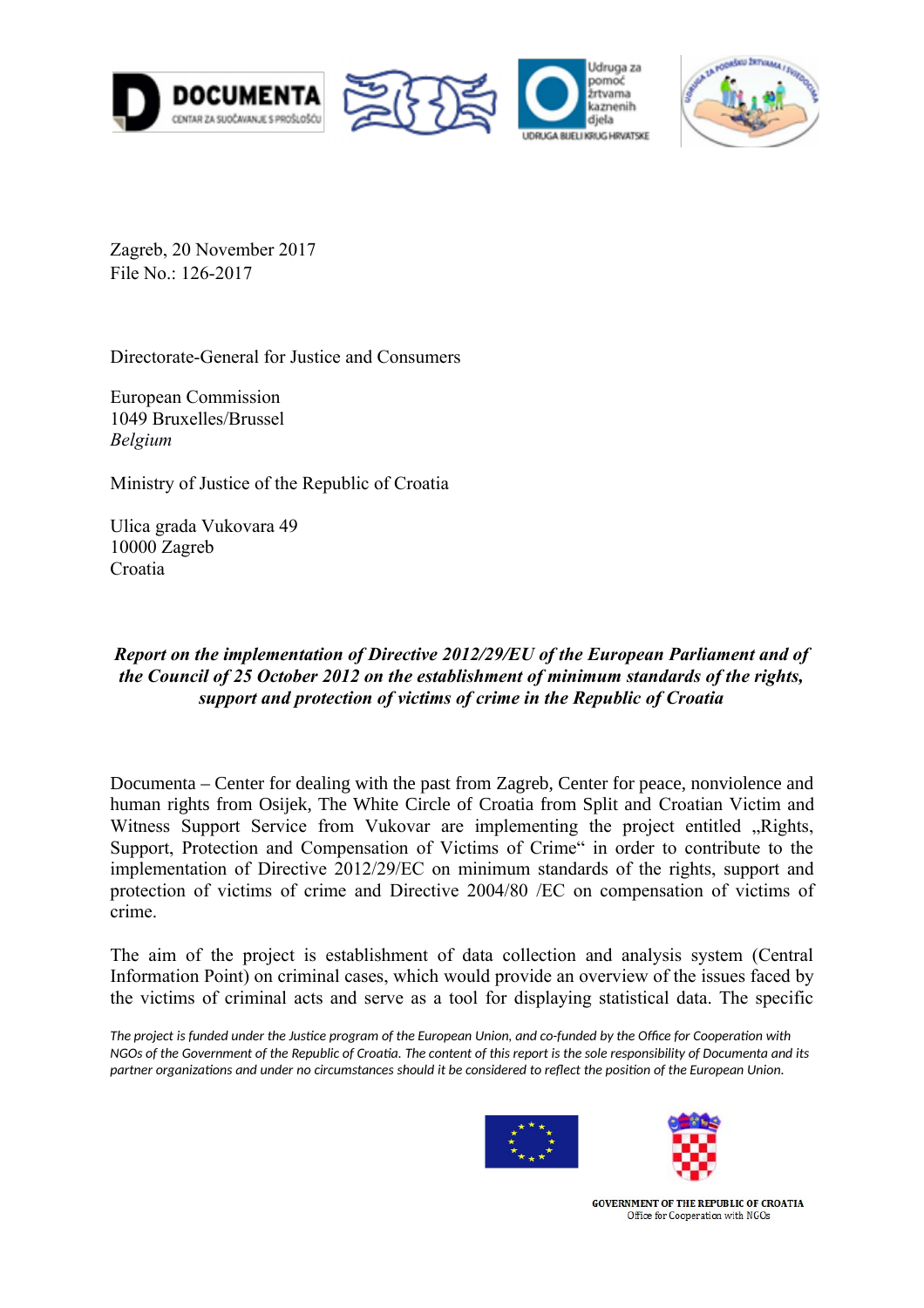objectives of the project are: the collection of reliable and updated data on victims of criminal offenses; improvement of implementation of relevant legal frameworks and improvement of knowledge and work of experts in contact with victims; strengthening the capacity of civil society organizations (CSOs); development of organizational co-operation, coordination and mutual trust between legal entities; advocating the development of EU policy on victims' rights.

With this report, we want to encourage further development of support and realization of the rights of victims of criminal offenses through further legislative activities of the Croatian Parliament and full implementation of existing laws in accordance with the norms of the Directive. The findings of this report are based on activities carried out within this program – education of CSOs and professionals in contact with victims, monitoring of trials, preliminary research results, as well as on previous activities and experiences in dealing with victims.

The report is composed of three parts, concerning the legal basis of the implementation of the Directive, its application in practice in relation to the development of victim and witness support systems, as well as the presentation of preliminary research findings and conclusions.

# *1. Review of legislation*

# 1.1 CRIMINAL PROCEDURE ACT

In July 2017, the Croatian Parliament passed amendments to the Criminal Procedure Act, implementing the provisions of Directive 2012/29 / EU of the European Parliament and of the Council of 25 October 2012 on the establishment of minimum standards for the rights, assistance and protection of criminal offenses, Directive 2013/48 / EU of the European Parliament and of the Council of the 22 October 2013 on the right of access to a lawyer in criminal proceedings and in European arrest warrant proceedings, and on the right to have a third party informed upon deprivation of liberty and to communicate with third persons and with consular authorities while deprived of liberty, Directive 2014/42/EU of the European Parliament and of the Council of 3 April 2014 on the freezing and confiscation of instrumentalities and proceeds of crime in the European Union, Directive 2014/62/EU of the European Parliament and of the Council of 15 May 2014 on the protection of the euro and other currencies against counterfeiting by criminal law, and replacing Council Framework Decision 2000/383/JHA.

*The project is funded under the Justice program of the European Union, and co-funded by the Office for Cooperation with NGOs of the Government of the Republic of Croatia. The content of this report is the sole responsibility of Documenta and its partner organizations and under no circumstances should it be considered to reflect the position of the European Union.*



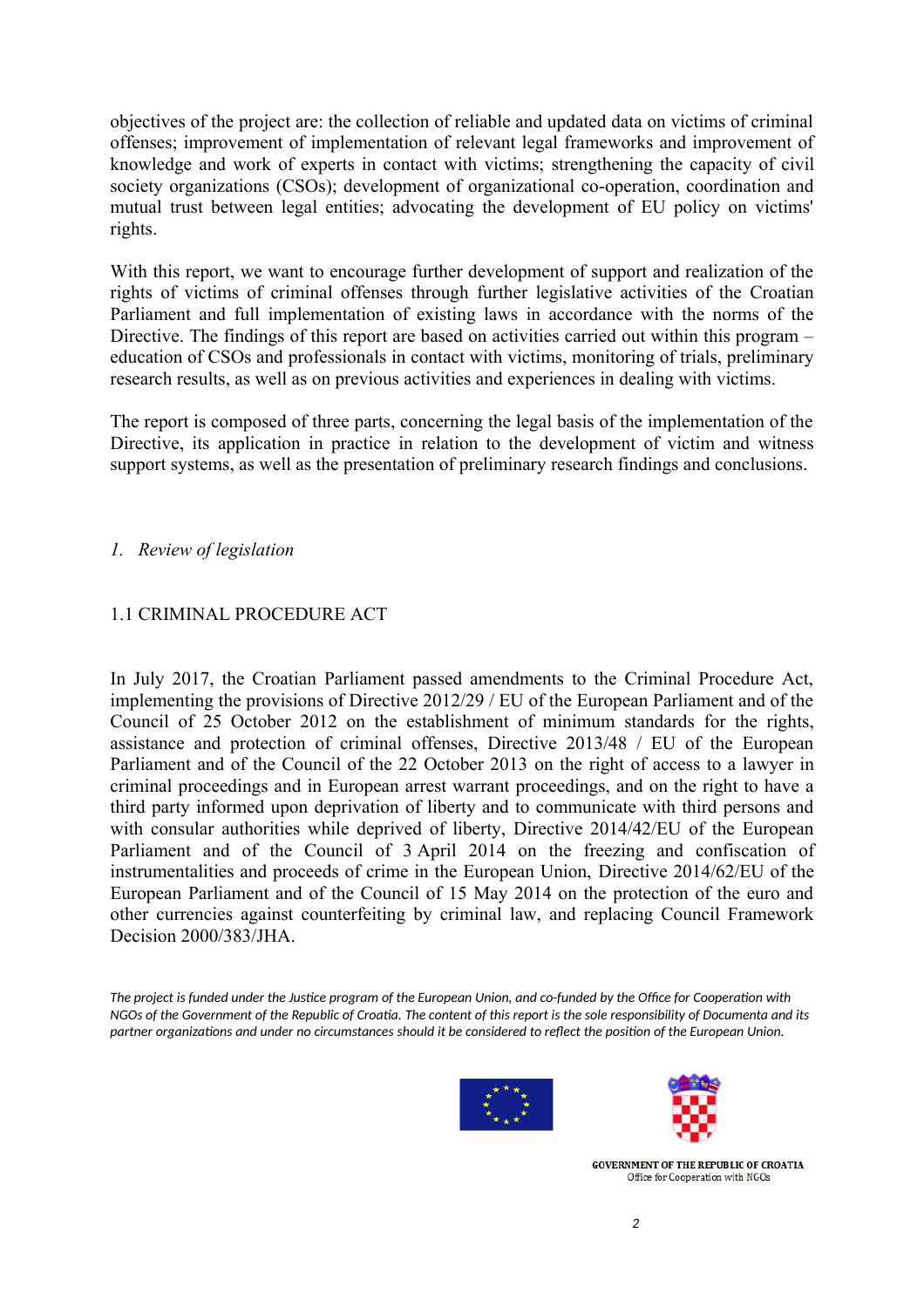The most important changes to the rights of victims of crime are contained in Chapter V Victims, Defendants, Private Prosecutors, which in Art. 43, along already established rights of victims of criminal offenses, also adds the other rights standardized by the Directive, giving them in sequence: 1) the right of access to Support services to victims of crime, 2) the right to effective psychological and other professional assistance and support of bodies, organizations or institutions for assistance to victims of criminal offenses in accordance with the law, 3) the right to protection from intimidation and retaliation, 4) the right to protection of dignity during the examination of the victim as a witness, 5) the right to be heard without unjustified delay after the filing of the criminal report and that further hearings are conducted only to the extent necessary for the purpose of the criminal proceedings, 6) the right to be accompanied by a person of trust in taking the actions in which they participate, 7) the right to medical treatment to a victim is undertaken to the smallest extent possible and only where strictly necessary for the purposes of criminal proceedings, 8) the right to submit a proposal for persecution and a private lawsuit in accordance with the provisions of the Criminal Code, the right to participate in criminal proceedings as an injured party, the right to be informed of the dismissal of the criminal charge (Article 206, paragraph 3 of this Act) and the withdrawal of the State attorney from criminal prosecution and the right to take over the criminal prosecution instead of a State attorney, 9) the right on information from the State Attorney about the actions taken on the application (Article 206a of this Act) and filing a complaint to a Senior State Attorney (Article 206.b of this Act), 10) the right to be informed on the request, without unnecessary delay, on the termination of detention or investigative prison, the escape of the defendant and the release of prisoners from serving imprisonment and the measures taken to protect the victim, 11) the right to be informed on the request of any decision terminating the criminal proceedings, and other rights prescribed by special laws.

It is of the utmost importance to point out that, in addition to the already recognized vulnerable categories of victims, such as children, victims of the criminal offense against sexual freedom and the victims of trafficking, **victims in relation to which special protection needs have been established** are included (Article 44) and that the law additionally provides them with special rights, in terms of an assignee or an adviser at the expense of budgetary resources, measures of protection of personal life and integrity, special ways of examinations by applying protective measures of re-traumatization through avoidance of multiple examinations, use of video links, examination by a person of the same sex or by psychologist, and exclusion of the public.

An individual assessment of the victim is the most recent novelty of the CPA prescribed by art. 43.a which obliges investigative bodies to conduct an individual assessment of the victim in cooperation with the bodies, organizations or institutions for the assistance and support of

*The project is funded under the Justice program of the European Union, and co-funded by the Office for Cooperation with NGOs of the Government of the Republic of Croatia. The content of this report is the sole responsibility of Documenta and its partner organizations and under no circumstances should it be considered to reflect the position of the European Union.*



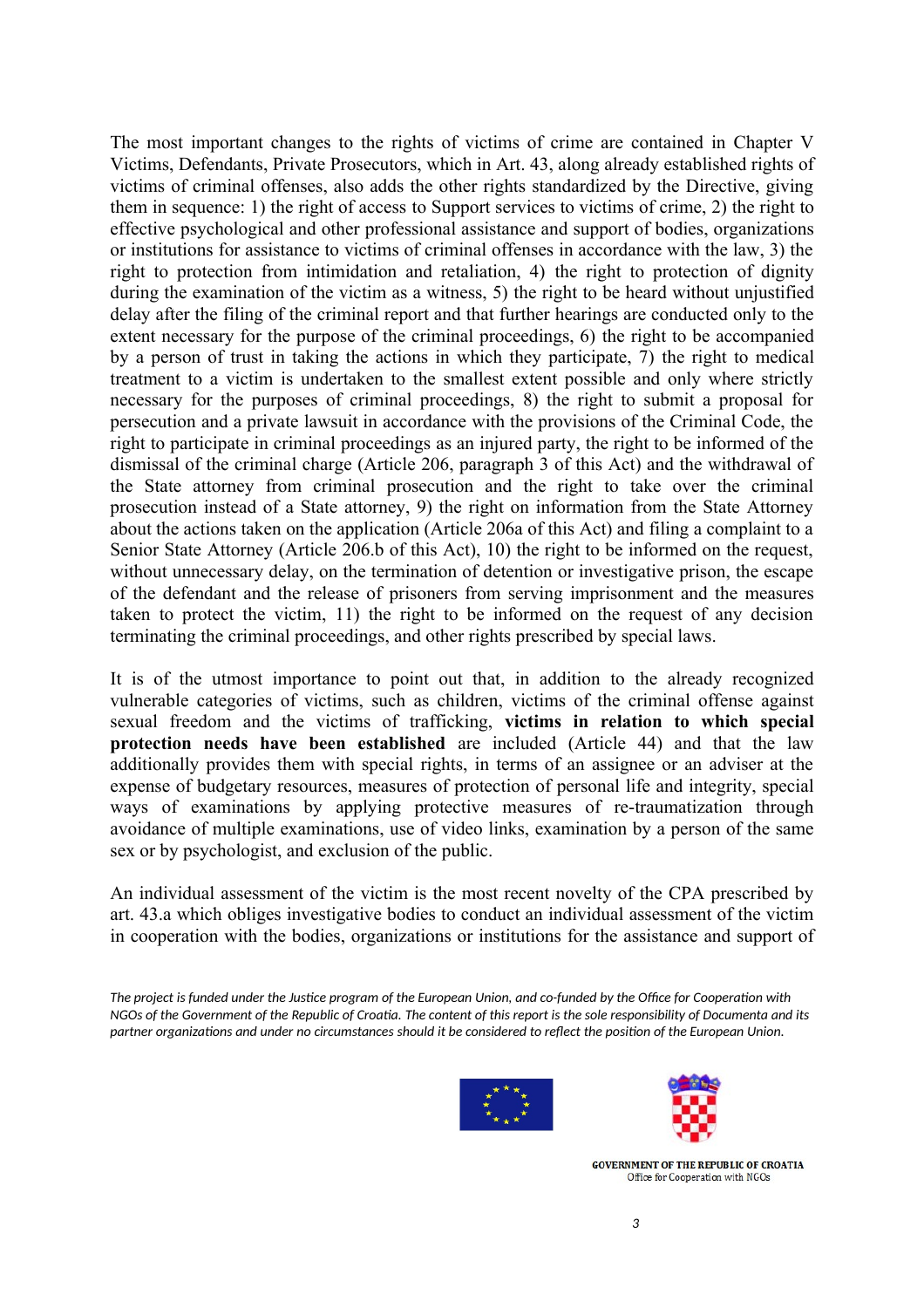victims of crime, before the victim's examination, in order to determine whether there is a need to apply special protection measures and what specific protection measures should be applied (a special ways of examination, use of communication technologies to avoid visual contact with the perpetrator and other measures prescribed by law). The adequate individual assessment of the victim includes, in particular, victims of terrorism, organized crime, human trafficking, gender-based violence, violence in close relationships, sexual violence and sexual exploitation or hate crime, disabled victims, or, broadly speaking, when taking individual victim assessments, the personal characteristics of the victim are especially taken into account, as well as the nature of the criminal offense and the circumstances of the perpetration of the criminal offense. In doing so, special attention is given to victims who have suffered significant damage due to the gravity of the criminal offense, victims of crime committed because of some of their personal characteristics and victims who are particularly vulnerable because of their relationship with the perpetrator.

It is also important to note that the individual assessment of the victim is carried out with the participation of the victim and taking into account her wishes, including the desire not to use special protection measures prescribed by law.

## 1.2. REGULATIONS ON IMPLEMENTING AN INDIVIDUAL VICTIM'S ASSESSMENT

The regulations prescribe the conditions and the method of producing an individual assessment of the needs of protection and support for victims of crime, the mandatory contents covered by the assessment and the data on which the needs assessment is based. The victim's needs assessment is carried out by all bodies of the pre-trial and criminal proceedings (police officers, state attorneys and judges) that come into contact with the victim, starting from the inquest, until the final completion of the criminal proceedings.

Individual characteristics of the victim include personal vulnerability; the age of the victim, possible pregnancy or recent birth, disability, communication difficulties (speech, reading or writing), health status, alcohol or narcotic addiction, PTSD, fear, the connection of the victim with the perpetrator of crime - close relations, economic dependence, as well as the features of the criminal offense and the way of its execution (particularly unreasonable or cruel way).

Special protection measures of victims include, in addition to procedural protection measures (for example, a special way of examination, the use of communication technologies in order to avoid visual contact with the perpetrator, the exclusion of the public from the hearing, the examination by a person of the same sex and, if possible, the examination is carried out by the same person in the case of re-examination, escort by a person of trust, the protection of the

*The project is funded under the Justice program of the European Union, and co-funded by the Office for Cooperation with NGOs of the Government of the Republic of Croatia. The content of this report is the sole responsibility of Documenta and its partner organizations and under no circumstances should it be considered to reflect the position of the European Union.*



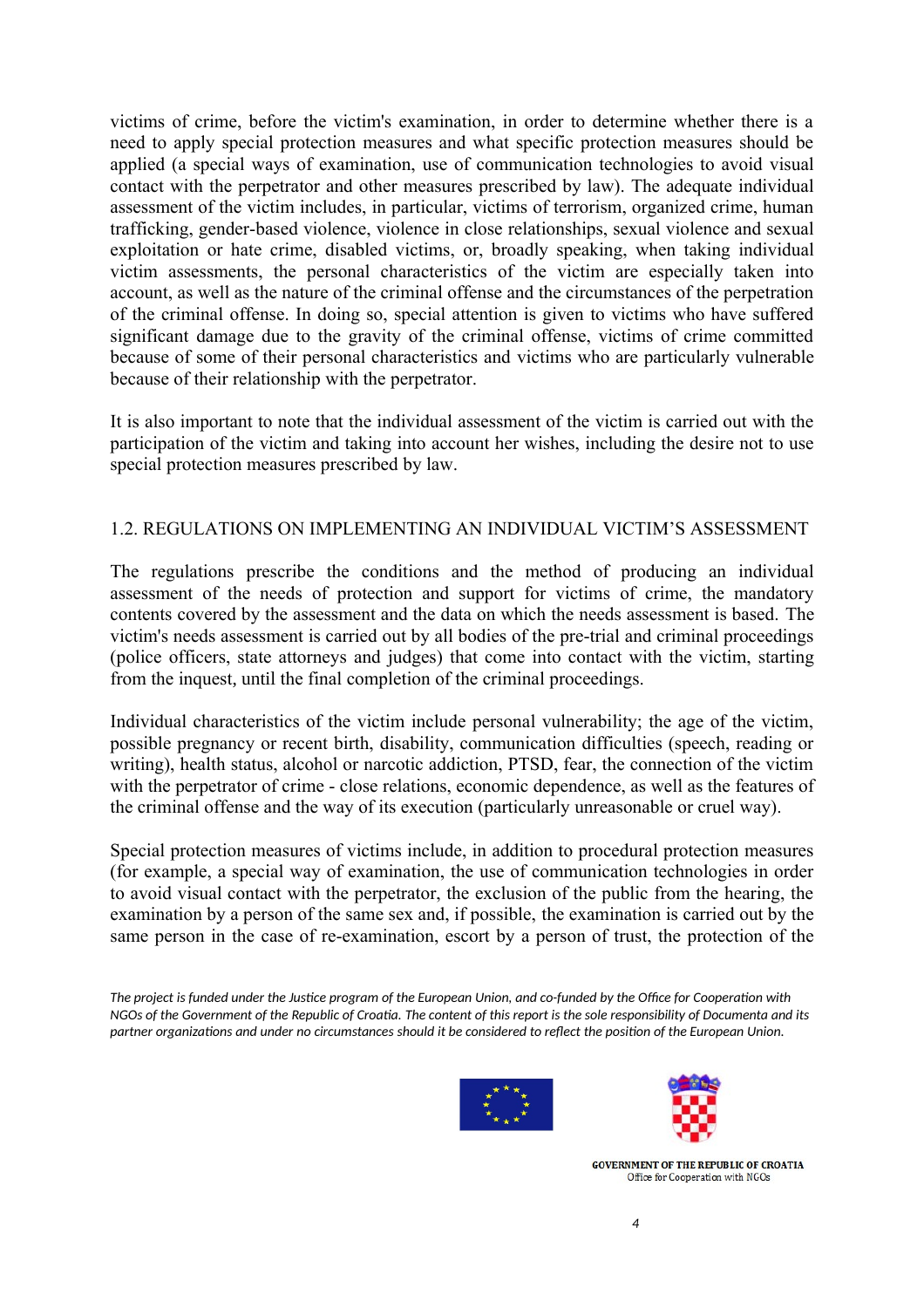confidentiality of personal data), enabling conversation with a counselor at the expense of budgetary resources, as well as other measures envisaged by law.

The regulations, as a delegated legislation, did not meet the necessary measures of specification of the provisions provided by the Criminal Procedure Act and as such remained imprecise and subject to different interpretations of the institutions that will implement it. It is thus not specified who are the persons authorized within each of the aforementioned bodies to carry out an individual assessment, what are the needed professional qualifications of these persons, whether those persons will undergo special education to be additionally trained in the proper access to victims, whether those persons are acting individually or within teams, whether there are always the same persons within the body of the criminal procedure responsible for conducting the individual assessment, or individual assessment is conducted by the officials who randomly come into contact with the victim? These are extremely important issues for effective implementation of victim support.

The regulations state to prescribe the conditions and the method of making an individual assessment of the needs of the victims of criminal offenses, thus neglecting the victims of misdemeanor offenses. The tendency of European legislation is to equalize victims of criminal and misdemeanor offenses, so that victims of misdemeanors would not be in a disadvantaged position. We emphasize that in Croatian legislation, majority of the violence that is happening in close relationships is being processed within the misdemeanor procedure, and that restricting the application of the Regulations only to criminal offenses would greatly limit the rights of a large number of victims. We also point out that all standards for the protection of the rights and interests of victims guaranteed by the Directive in criminal proceedings are, in principle, equally applicable to criminal and misdemeanor proceedings in the Croatian legal system.

Also, the Regulations state that each body of a criminal proceeding which is conducting a victim's examination is required to carry out an individual assessment of victim's needs and to make a conclusion on the needs assessment carried out, as well as on the specific protection measures established. In doing so, the conclusion of a previously conducted victim needs assessment will be considered. Therefore it can be concluded that the victim will again go through the examination /assessment by all criminal prosecution bodies (police officers, state attorneys and judges), experiencing secondary victimization and trauma, which is not in accordance with the purposes of Directive 2012/29 / EU. Furthermore, it also begs the question how to proceed if the opinions on individual assessment differ from body to body, i.e. which opinion will be considered as relevant?

*The project is funded under the Justice program of the European Union, and co-funded by the Office for Cooperation with NGOs of the Government of the Republic of Croatia. The content of this report is the sole responsibility of Documenta and its partner organizations and under no circumstances should it be considered to reflect the position of the European Union.*



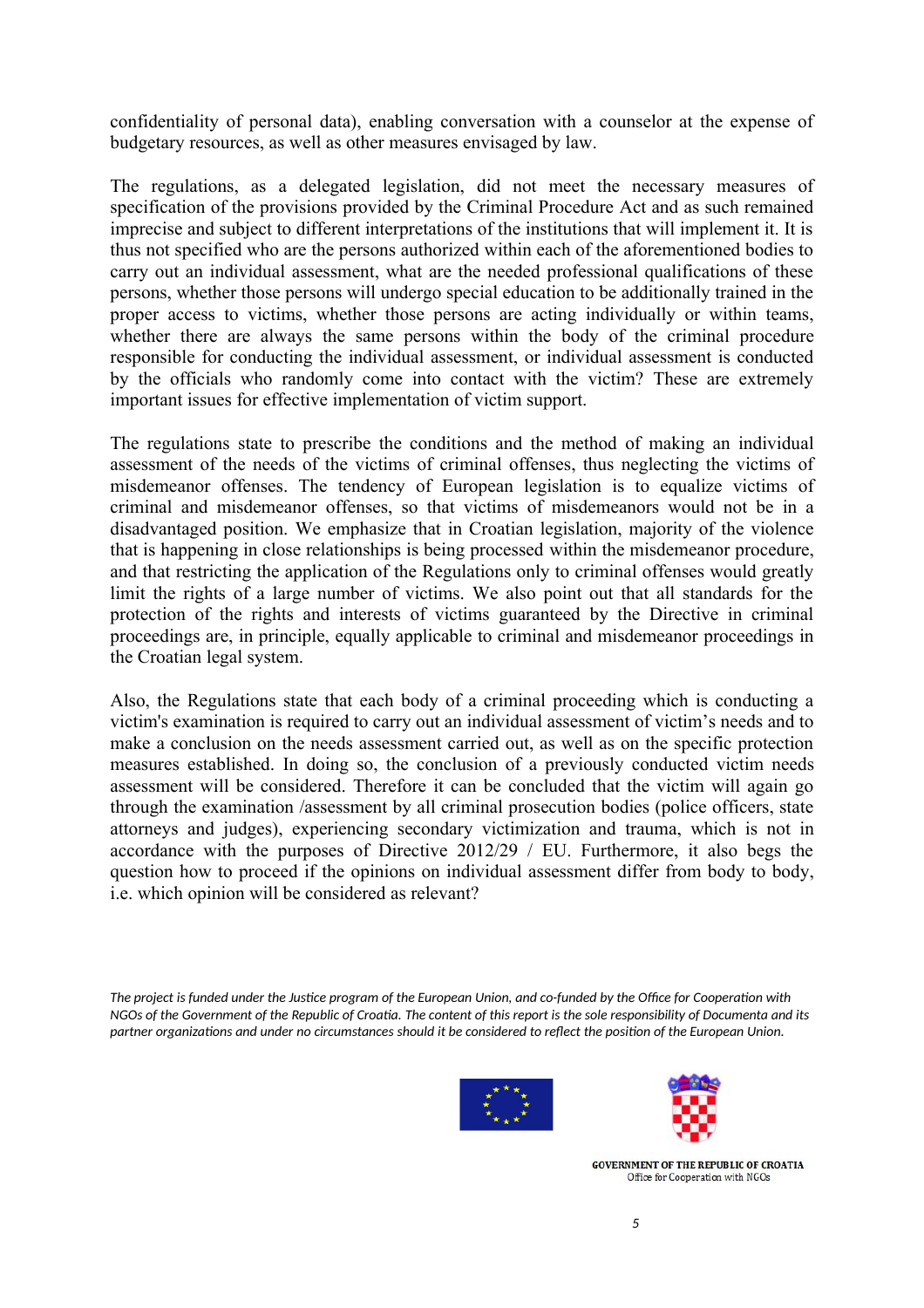Finally, we note that CSOs are marginally involved in the individual assessment process, even though their findings can be used by criminal prosecution bodies which are conducting victim investigations, wherein the person/official is left with too much freedom in an individual assessment, while ignoring victim's opinions or needs. Generally, we consider the Regulations are insufficiently detailed, which does not fulfill the role of the Regulations as such. Namely, Regulations are used in order to elaborate the general legal provisions in detail, which is not the case in the abovementioned Regulations. With such Regulations, the form is completed, but not the purpose for which the Regulations are made.

During the public consultation on the draft of the Regulations, The White Circle of Croatia sent proposals for improvement, none of which were adopted, and it seems that they have not even been considered.

1.3. REGULATIONS ON TAKEOVER OF DIRECTIVE 2012/39/EU OF THE EUROPEAN PARLIAMENT AND OF THE COUNCIL ON THE ESTABLISHMENT OF MINIMUM STANDARDS OF THE RIGHTS, SUPPORT AND PROTECTION OF VICTIMS OF CRIME AND REPLACING COUNCIL FRAMEWORK DECISION 2001/220/JHA – draft

Directive 2012/29/EU, among other things, requires the Member States to provide the European Commission with available data at certain intervals, which show the ways in which the victims of criminal offenses used the rights set out in the Directive. Namely, a systematic and appropriate collection of statistical data has been identified as a key component of effective policy-making in the area of rights that are defined in this Directive, while for the evaluation of its application, Member States must provide the European Commission with the relevant available data.

The Regulations, composed of four articles, do not determine which bodies are responsible for submitting data to the European Commission, but only that the data will be submitted to the Ministry of Justice, which will request statistical processing from the Central Bureau of Statistics. The Regulation does not contain information on the type of data to be collected. Because of this, Regulations as a delegated legislation are not clear and are not subject to any amendments or criticism. Public consultation was open until 20.10.2017.

*2. Further development of support to victims and witnesses in the prosecution of war crimes*

*The project is funded under the Justice program of the European Union, and co-funded by the Office for Cooperation with NGOs of the Government of the Republic of Croatia. The content of this report is the sole responsibility of Documenta and its partner organizations and under no circumstances should it be considered to reflect the position of the European Union.*



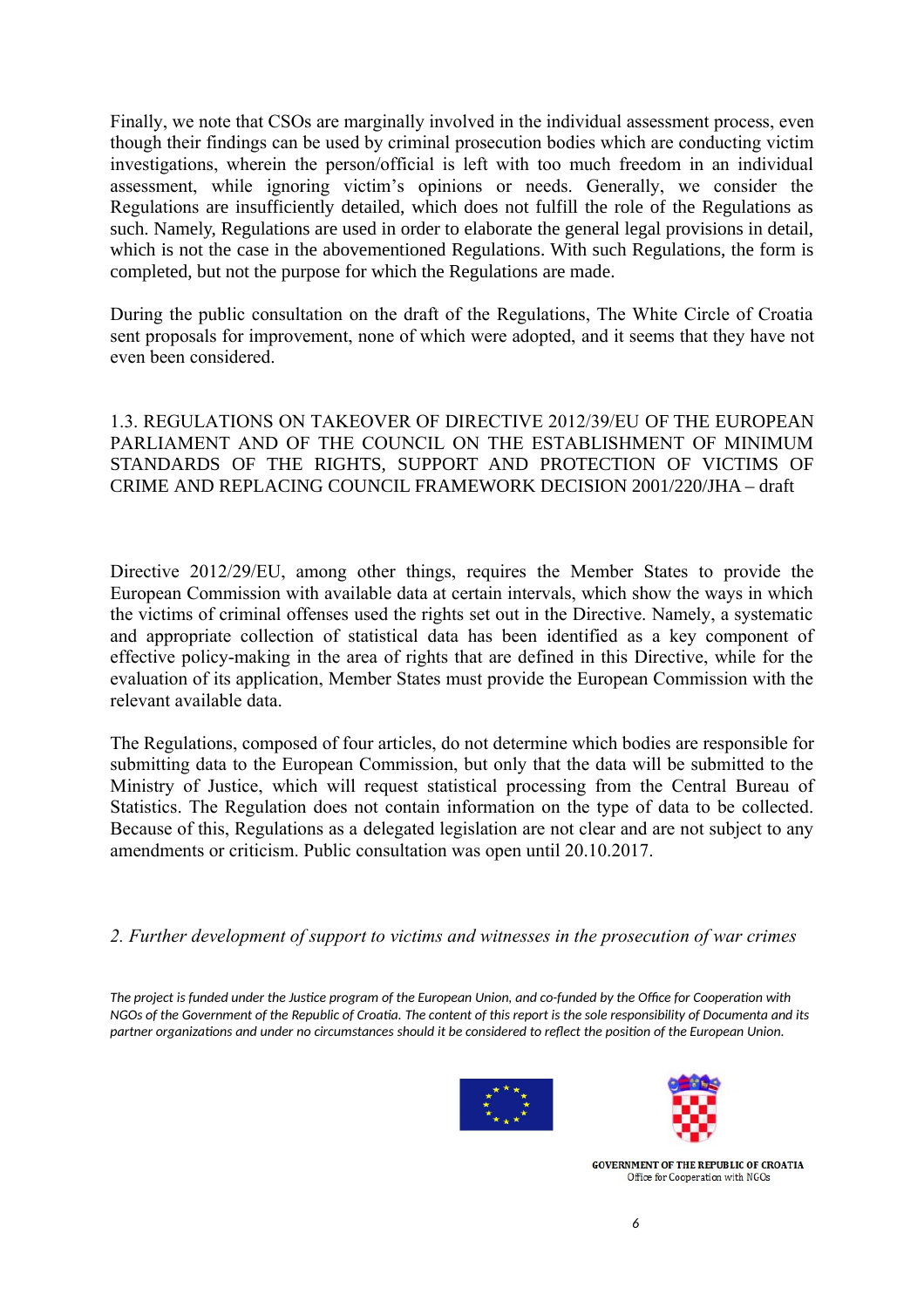The most important event for the development of support for victims and witnesses of criminal offenses during 2015 was the adoption of the National Strategy for the Development of Support Systems for Victims and Witnesses in the Republic of Croatia for the period from 20[1](#page-6-0)6 to 2020.<sup>1</sup> But the Strategy is incomplete until a relevant Action Plan is adopted. The strategy contains a very comprehensive analysis and assessment of the situation, general objectives and measures, but does not contain clear deadlines for their implementation, stakeholders, nor the analysis of sustainability and assessment of the resources needed.

The development of victim and witness support system in the Republic of Croatia stagnated during 2015. We will note the observed difficulties and shortcomings in the work:

- National legislation laws and delegated legislations remains inconsistent with Directive 2012/29 / EU on the establishment of minimum standards for the rights, support and protection of victims of crime of the European Parliament and the Council of Europe from 2012, which was supposed to be transposed into domestic legislation by November 2015;
- No Action Plan for victims and witness support development has been created that follows the National Strategy for the Development of Victims and Witness Support Systems in the Republic of Croatia for the period 2016 - 2020;
- The support system has not been extended to other County Courts<sup>[2](#page-6-1)</sup>, and strong centralization and institutionalization is still felt in the system;
- Even though the victims, as well as defendants, need to be rehabilitated in the community after the end of court proceedings, after the verdict is passed, institutions and society are sporadically and rarely involved in dealing with them;
- The "lifelong" support process did not take off. The victim often needs to express a clear need for some form of support/assistance.

It is necessary to further strengthen organization of support in state attorney's offices and police and continue with the training of officials who are in contact with victims. Education organized by CSOs specialized in work with a particular type of victims<sup>[3](#page-6-2)</sup> should be continued and strengthened, while it is also necessary to work on the officials' awareness to seek

<span id="page-6-1"></span>2 The Victims and Witness Support System is currently established only in seven County Courts; Zagreb, Split, Osijek, Rijeka, Vukovar, Sisak and Zadar. 3

<span id="page-6-2"></span>Such as victims of domestic violence, war crimes, children, victims of torture, etc.

*The project is funded under the Justice program of the European Union, and co-funded by the Office for Cooperation with NGOs of the Government of the Republic of Croatia. The content of this report is the sole responsibility of Documenta and its partner organizations and under no circumstances should it be considered to reflect the position of the European Union.*





<span id="page-6-0"></span><sup>1</sup> http://narodne-novine.nn.hr/clanci/sluzbeni/2015\_07\_75\_1437.html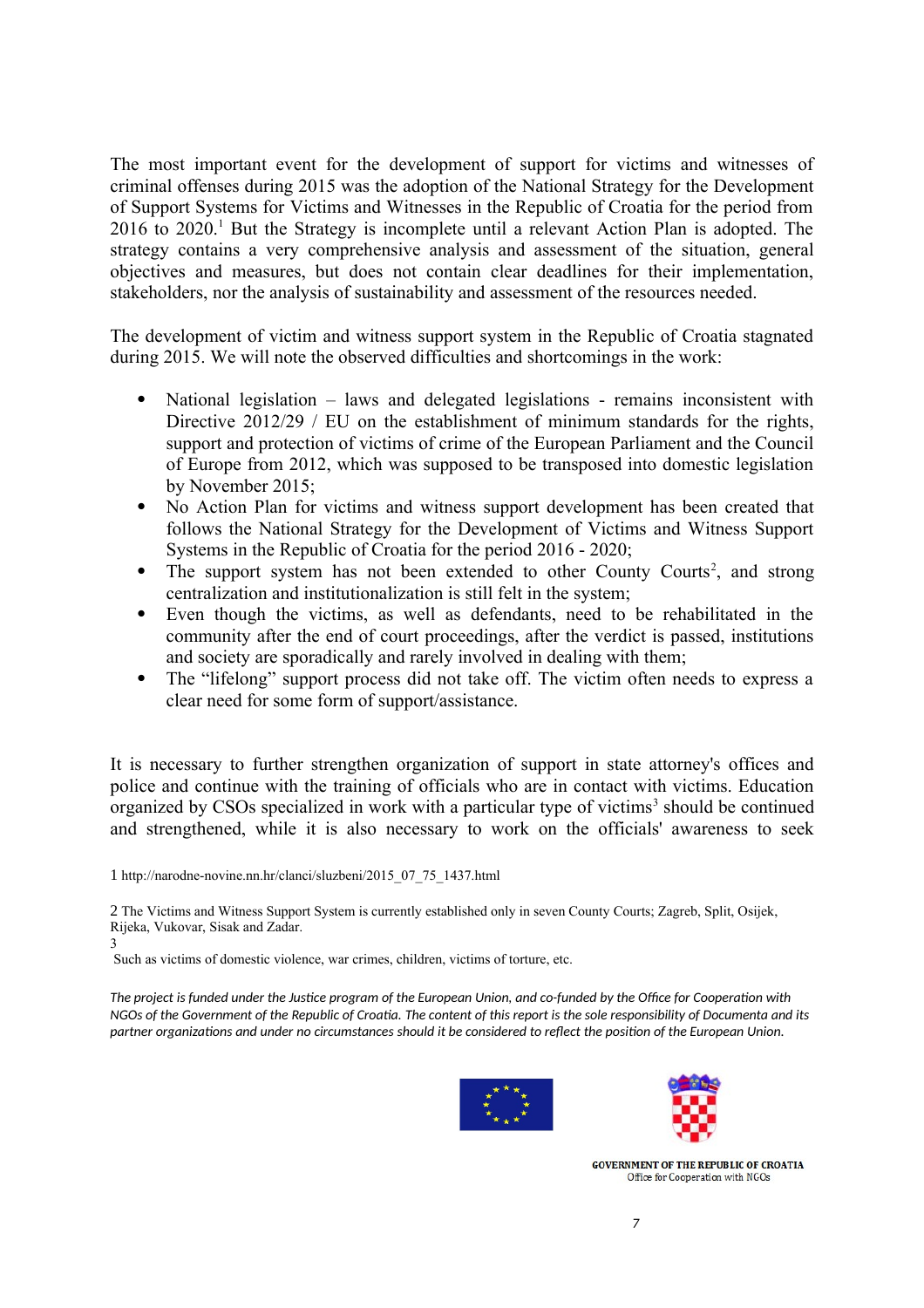education from these organizations on their own initiative, as well as to continue with the ongoing cooperation, especially when it comes to reporting criminal offenses. Along with human capacities, little or nothing is invested in the maintenance and development of technical and technological capacities.<sup>[4](#page-7-0)</sup>

The role of CSOs in terms of decentralization is characteristic, because they operate in geographic and other areas where the state has no solutions or sufficient capacities, and their importance is also pointed out in Chapter V of the National Strategy. However, it is crucial to provide funding sources for civil society organizations that are working hard to develop their existing capacities, providing one of the primary forms of support, free legal aid, or analyzing the needs of victims and witnesses, while advocating for the improvement of the support system.<sup>[5](#page-7-1)</sup>

Decentralization of the support system is welcome, as indicated by the need of expanding the support of victims and witnesses of war crimes in rural areas, increased need for an informative, emotional and logistical, legal and psychological support. Victims often want to be provided with informative and emotional support by CSOs, and are reluctant to seek help from state institutions due to lack of empathy for them, their relatives or family members. They complain about the incomprehensibility of the contents of certain documents/forms as well as about the slowness of the system.

As an example of good practice, we emphasize activities of strengthening and informing on the rights of victims and injured parties and providing them with practical information, conducted by *Croatian Victim and Witness Support Service*. [6](#page-7-2)

Although a free phone number 116 006 of the National Call Center for Victims of Crimes was introduced in July 2013, and specified on the leaflets considering rights of victims of crime, no reasons are given which explain why the victim should call this number, while officials often do not explain nor provide a clear direction for its use. Also, contrary to the instructions

<span id="page-7-0"></span>4

<span id="page-7-1"></span>Both in terms of implementation of the Directive, as well as basic convention standards.

<span id="page-7-2"></span>6 Through the project "Strengthening the capacity of CSOs dealing with providing support", their focus is on introducing a comprehensive support system in four counties Dubrovnik-Neretva County, Istria County, Varaždin County and Požega-Slavonia County, where support to victims and witnesses is underdeveloped or non-existent, and where there are no Victims and Witness Support Departments at the County Courts. Victims and witnesses support has been introduced in "Deša - a regional center for community building and civil society development" for Dubrovnik-Neretva County and "Delfin - Center for Support and Development of Civil Society". Since January 2016, VWSS has introduced comprehensive support to the "HOMO - Association for the Protection of Human Rights" from the Istria County and the "Women's Club – Varaždin" from the Varaždin County. Currently, a call for volunteers is open for Istria and Varaždin County.

*The project is funded under the Justice program of the European Union, and co-funded by the Office for Cooperation with NGOs of the Government of the Republic of Croatia. The content of this report is the sole responsibility of Documenta and its partner organizations and under no circumstances should it be considered to reflect the position of the European Union.*





One example is an audio-visual system which is expensive and damageable, often leads to a delay in giving a victim's testimony, causing re-traumatization, from reappearance in court to the preparation for testimony. 5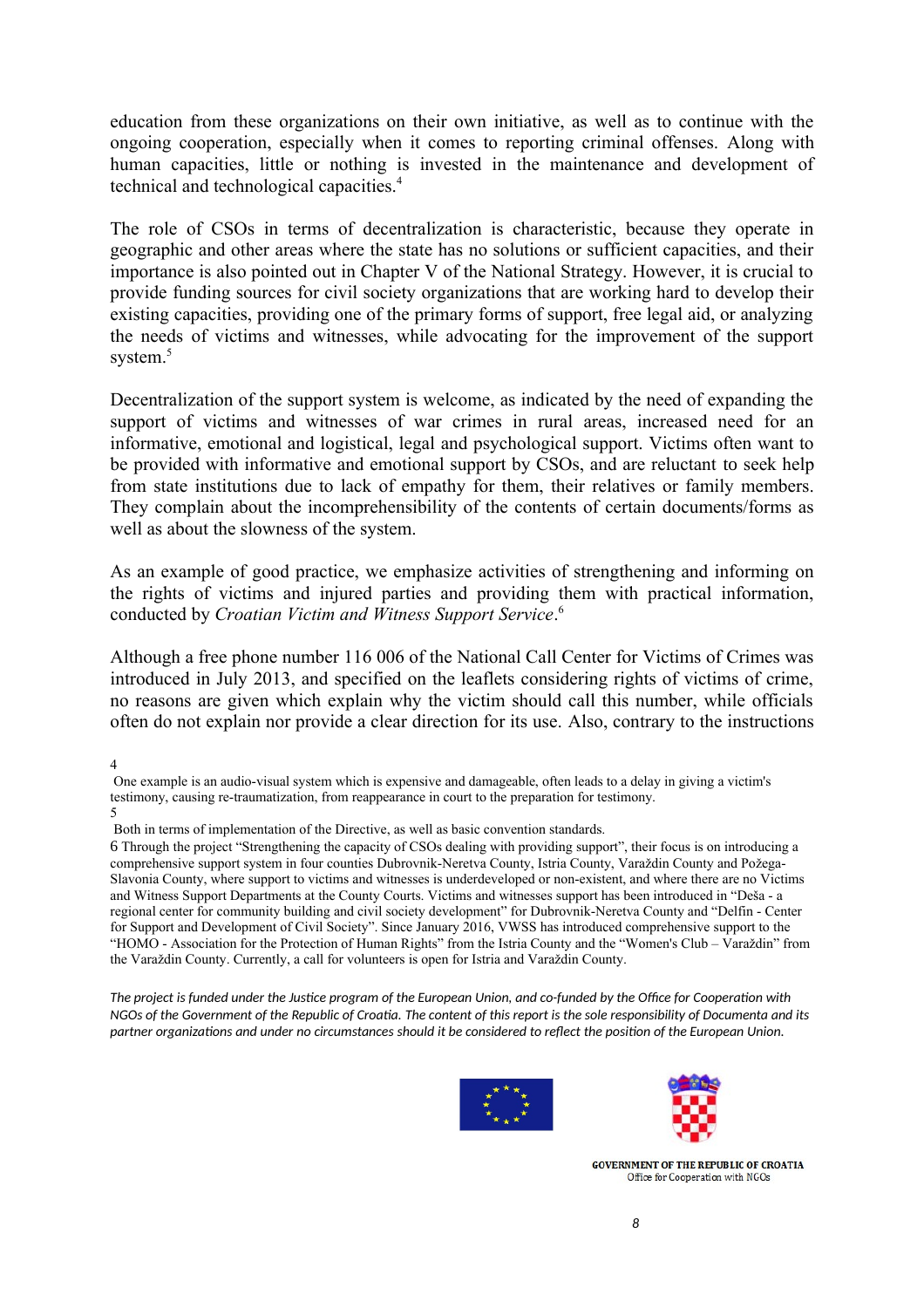of the Police Directorate, some Police Departments and Stations do not refer beneficiaries to the services of individual institutions, state offices or phone number 116 006.

From the observations in practice we can conclude that some measures from the National Strategy have not yet taken off. We emphasize that no comprehensive and objective register of victim and witness support providers has been created and preconditions for implementing projects and programs of CSO-s which provide support are not ensured. In addition, the free legal aid system is inadequate, inconsistent and limited to a small number of legal aid providers, as well as free legal aid users.

Therefore, the victims of criminal offenses go from psychologists to legal aid providers and other providers of assistance, restoring their trauma and not working to make a safer and better integration into the society in order to continue with their activities.

In late 2016 and September of 2017, Ministry of Justice of the Republic of Croatia, announced public calls for proposals for financing the activities of partner network of organizations for support and assistance to victims and witnesses in Counties where there are no victim and witness support departments, which is the first step to spread support and involvement of CSOs as equal partners. Although we welcome this initiative, since these are ongoing or future co-operations, it is too early to give an assessment of the sustainability of this cooperation, the sufficiency of allocated funds, as well as the quality of the support provided.

### *3. Financial compensation for victims of serious criminal offenses*

Law on financial compensation for victims of criminal offenses which was adopted in 2008, entered into force on 1 July 2013, on the day of the Republic of Croatia's accession to the European Union. The convention, which was the foundation for this law, is based on the theory of state solidarity with the victims and not the state's responsibility towards the victim. The state gives compensation not because it is responsible, but because it is solidary and because it is fair. The Directive stipulated not only that the state must have a system of compensation, but also that it must have the state bodies involved in the process, as well as an obligation to inform the victim about these rights. The fact is that in this aspect, expectations that existed when the directive was adopted were not fulfilled in the European Union, and the injured parties point out the complexity of the procedure, long duration, language barriers, legal aid shortcomings and the problems of financial compensation system. During the two and a half years of application of the law, less than 180.000 HRK was paid as compensation.

*The project is funded under the Justice program of the European Union, and co-funded by the Office for Cooperation with NGOs of the Government of the Republic of Croatia. The content of this report is the sole responsibility of Documenta and its partner organizations and under no circumstances should it be considered to reflect the position of the European Union.*



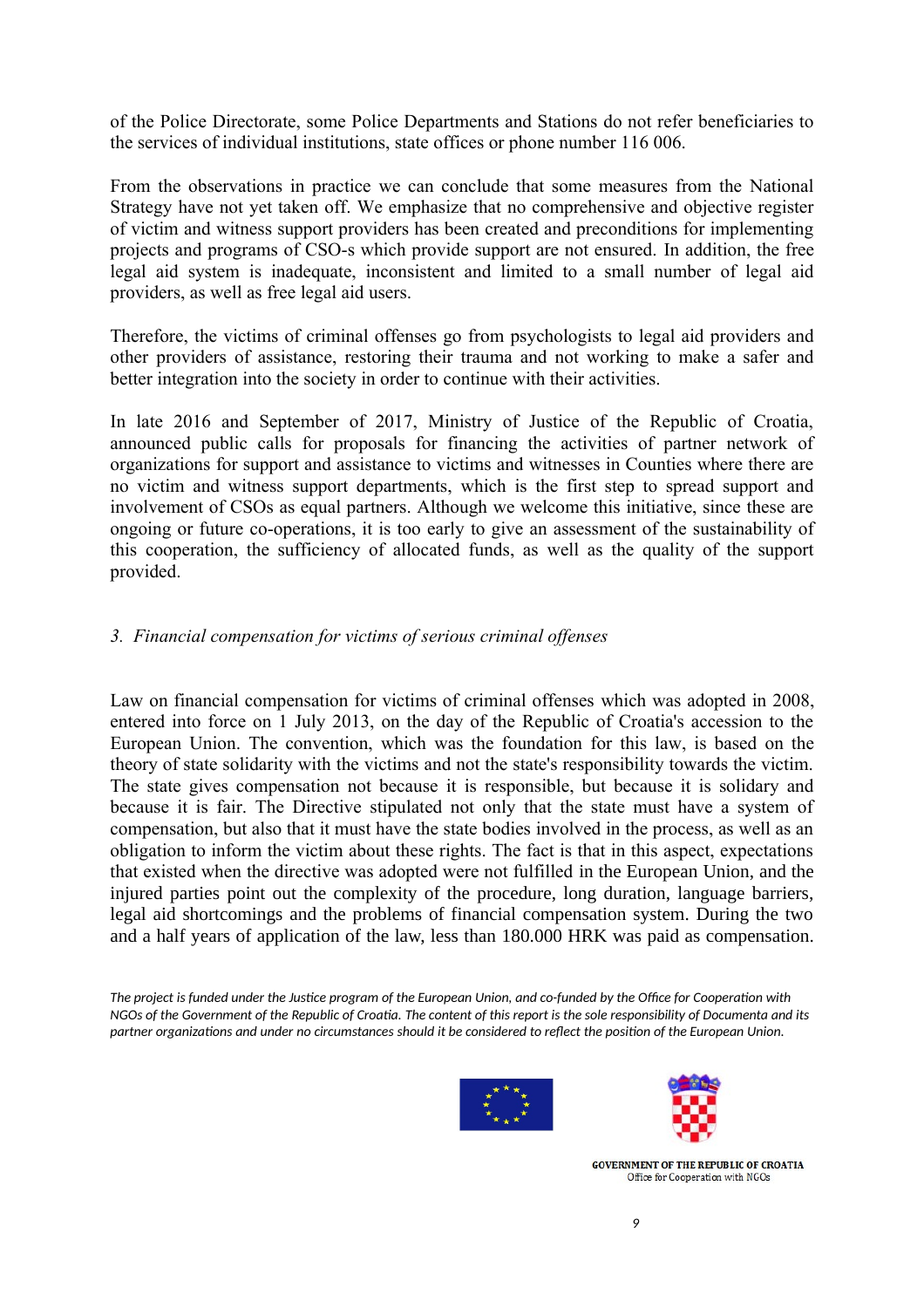An additional concern is the following data: a total of 6668 criminal offenses were reported for seven types of criminal offenses (murder, aggravated murder, severe bodily injury, particularly severe bodily injury, severe bodily injury with the result of death, rape and robbery), while there was 78 claims for compensation. Thus, one percent of the injured party filed a claim, while 19 claims were adopted, partially or entirely. Numbers indicate that victims are probably poorly informed, given the amount of claims that is very small. During 2016, Law on financial compensation for victims of criminal offenses was not applied, there were no payments to victims, because some members of the board had completed their mandate, and the Government has not appointed new ones.

#### *4. Problems noted in practice*

After the Act on amendments of the Criminal Procedure Act/08 first introduced the term "victim", it gradually changed its definition which is today known by Act on amendments of the Criminal Procedure Act/17, and determined as "a person who has suffered physical and mental consequences, property damage or substantial violation of the fundamental rights and freedoms that are the direct consequence of the criminal offense. A spouse, a common-law partner, a life partner or an informal life partner and a descendant, and if there are none, ancestor, brother and sister of those persons<sup>[7](#page-9-0)</sup> whose death was directly caused by a criminal offense and the person for whom legal obligation of support existed, are also considered victims of criminal offense."[8](#page-9-1) The definition is aligned with Directive 2012/29 / EU. The amendment excludes legal entities from the victim's definition and introduces the distinction between "indirect" and "direct" victims of the criminal offense.

Act on amendments of the Criminal Procedure Act/17 has separated the role of the victim from the role of the injured party. This clearly distinguishes these terms. The injured party is a term for possible participants in the criminal procedural law, who along with the victim may be a legal person against whom a criminal offense has been committed. The clear distinction between the position of the victim and the injured party was one of the basic goals to be achieved by the proposed amendments. The terms are not equivalent and cannot be considered in the "broader-narrower" sense. Consequently, this is certainly a problem for victim support services because it makes it more difficult to be informed about the rights if

<span id="page-9-1"></span>Act on amendments of the Criminal Procedure Act/17, art. 58 on amendment of art. 202/1 and 2 of Criminal Procedure Act

*The project is funded under the Justice program of the European Union, and co-funded by the Office for Cooperation with NGOs of the Government of the Republic of Croatia. The content of this report is the sole responsibility of Documenta and its partner organizations and under no circumstances should it be considered to reflect the position of the European Union.*





<span id="page-9-0"></span><sup>7</sup> According to the opinion of Natalija Slavica, deputy of the County State Attorney in Zagreb, expressed at the professional training session held in July 2017 within the project "Rights, Support, Protection and Compensation of Victims of Crime", abovementioned concept of indirect victims is not well defined. She thinks that it would be better to use a syntagm "close person", because, at the moment, adoptive parent and adoptee are not mentioned in the definition of an indirect victim. 8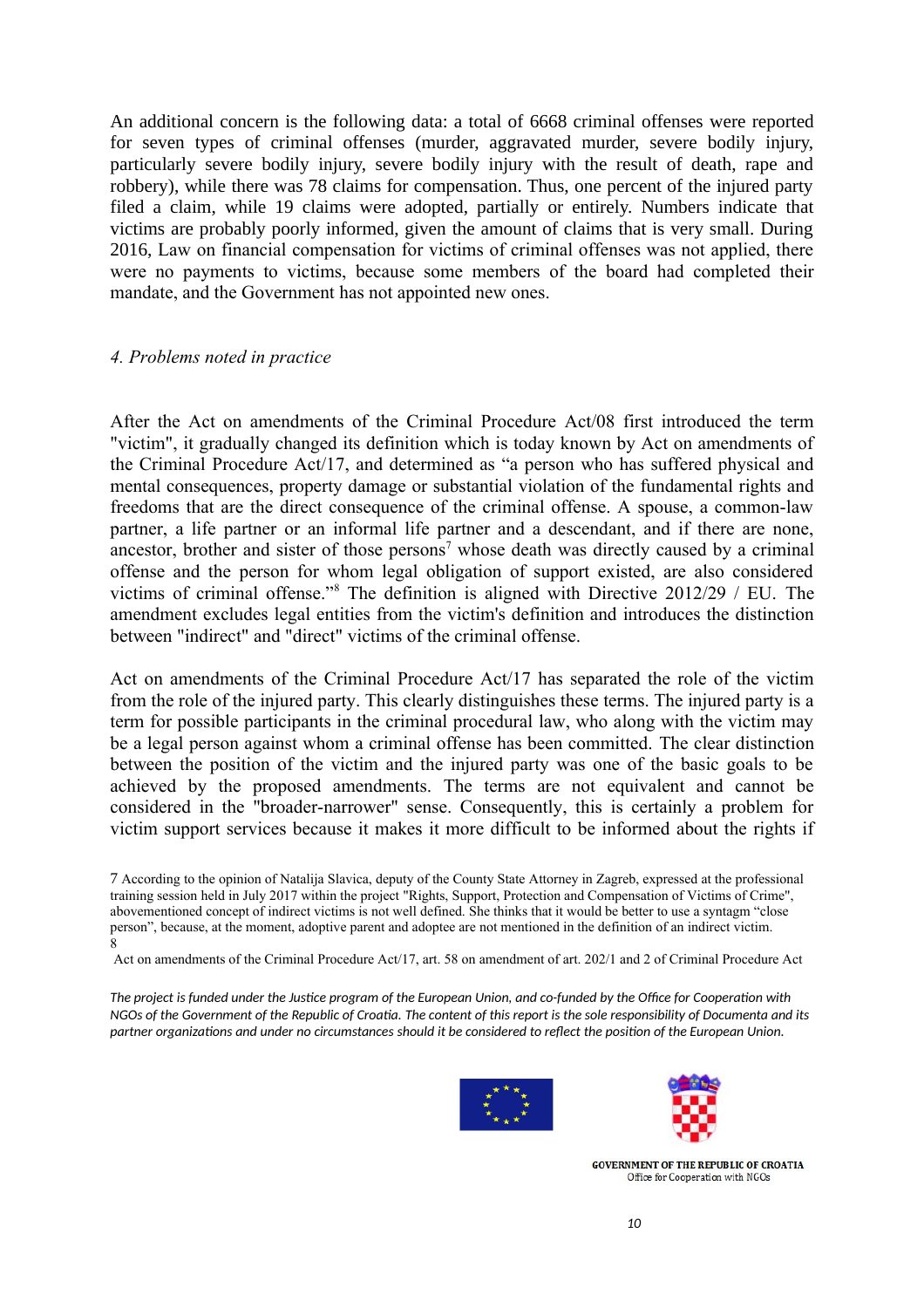the person who is addressing the support does not know whether she/is treated as a victim or as a injured party in the proceedings. There is a question of expediency of such unequal position of persons involved in court proceedings, victims/injured parties as participants in criminal proceedings who, due to imprecise terms are unaware of the rights that apply to them.

## **The regulation of the right to receive information**

Article 4 of Directive 2012/29 /EU provides that Member States are obliged, without delay, to provide the following information from the first contact with the victim: 1) the type of support they can obtain and from whom, including, where relevant, basic information about access to medical support, any specialist support, including psychological support, and alternative accommodation; 2) the procedures for making complaints with regard to a criminal offence and their role in connection with such procedures; 3) how and under what conditions they can obtain protection, including protection measures; 4) how and under what conditions they can access legal advice, legal aid and any other sort of advice; 5) how and under what conditions they can access compensation; 6) how and under what conditions they are entitled to interpretation and translation; 7) if they are resident in a Member State other than that where the criminal offence was committed, any special measures, procedures or arrangements, which are available to protect their interests in the Member State where the first contact with the competent authority is made; 8) the available procedures for making complaints where their rights are not respected by the competent authority operating within the context of criminal proceedings; 9) the contact details for communications about their case; 10) the available restorative justice services; 11) how and under what conditions expenses incurred as a result of their participation in the criminal proceedings can be reimbursed. The very formulation of Article 4 of Directive 2012/29 /EU "right to receive information" shows that proactive search for information is to be transferred from the victim to the competent authorities.<sup>[9](#page-10-0)</sup>

Support services should have a more equal position in the victim support system, as Member States are no longer only obliged to promote the role of support services but are also required to provide victims with access to support services. In the Republic of Croatia, police officers have a major role in process of informing victims. When reporting a criminal offense, they are obliged to provide victims with information about their rights, verbally and through the delivery of written information about victims' rights. The Republic of Croatia informs the victims through the *Notification on the Rights of Victims of Crime*, whose advantage is written content of the rights that is being handed out to victims during the first contact (usually when filing a criminal offense) in twenty languages. The positive side is that the written format is

<span id="page-10-0"></span>9 The competent bodies are not precisely defined because of possible differences in the competences of individual Member States.

*The project is funded under the Justice program of the European Union, and co-funded by the Office for Cooperation with NGOs of the Government of the Republic of Croatia. The content of this report is the sole responsibility of Documenta and its partner organizations and under no circumstances should it be considered to reflect the position of the European Union.*



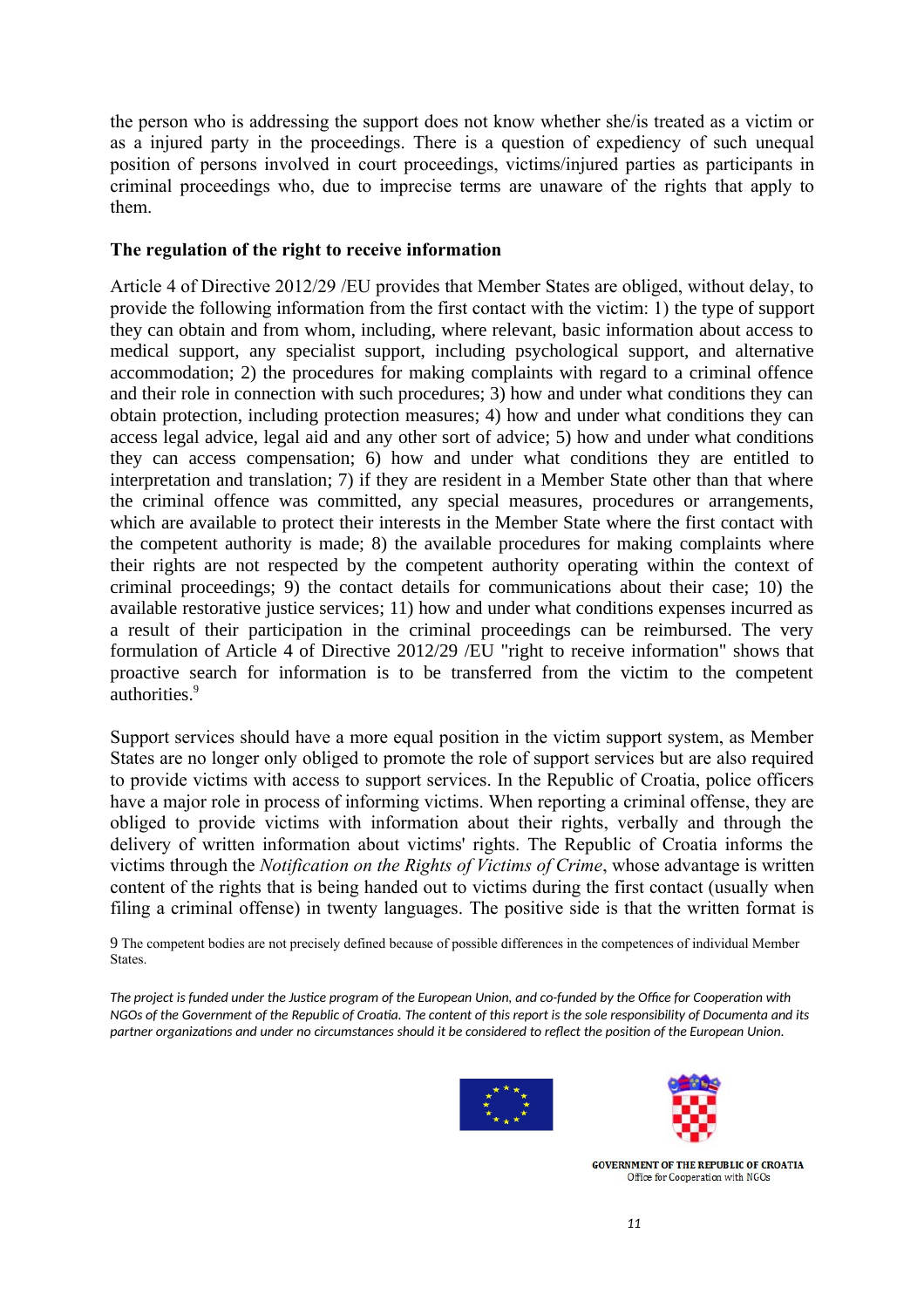better suited for informing victims, because of the trauma that the victim experiences, and in that sense, verbal form of information would not be effective. There is a question of how to provide information to victims who have not reported a criminal offense. Precisely because of them, it is necessary to be innovative in finding communication channels and ways of information.

With the Instruction of November 11, 2014 of the Police Directorate, all Police administrations are obliged to provide victims with information about their rights, as well as with contact details of victim and witness support services at the County Courts, phone number of the National Call Center for Victims of Criminal Offenses and phone numbers of state administration bodies and CSOs which are dealing with the support and protection of victims in the specific County. Besides the police, State Attorney's Office of the Republic of Croatia is obliged to acquaint victims with their rights. With mandatory guidance from July 9, 2014, the State Attorney's Office of the Republic of Croatia obliges all County and Municipal State Attorneys to conduct a treatment adequate for police officers, especially in providing information about the work of the Victim and Witness Support Department, referring victims to them, as well as to the National Call Center for Victims of Criminal Offenses.[10](#page-11-0)

**According to the National Call Center for Victims of Criminal Offenses (hereinafter: NCC), in 2017 (until October 31st) 148 of 558 victims were referred to them by Police. NCC data for 2017 show that only five callers learned about phone line 116 006 from the State Attorney's Office, which leads us to a conclusion that victim's right to information is not fully implemented in practice, especially when it comes to referring to existing support services.**

The problem is already occurring when informing about available support services, especially about psychological support because it is not available in the entire territory of the Republic of Croatia. When it comes to the right to provide legal aid and any other kind of advice<sup>[11](#page-11-1)</sup> to victims, information is omitted that legal assistance under the Law on Free Legal Aid "Official Gazette" No.  $143/13^{12}$  $143/13^{12}$  $143/13^{12}$  applies only to civil and administrative disputes. This means that its provisions concerning the victims of criminal offenses, only relate to the exercise of the right to compensation for the damage caused by the criminal offense committed.<sup>[13](#page-11-3)</sup> Thus,

<span id="page-11-0"></span>10 Decision on the adoption of the National Strategy for the Development of Victim and Witness Support System in the Republic of Croatia for the Period 2016-2020 (hereinafter: the National Strategy), NN 75/15, available on: [http://narodne](http://narodne-novine.nn.hr/clanci/sluzbeni/2015_07_75_1437.html)[novine.nn.hr/clanci/sluzbeni/2015\\_07\\_75\\_1437.html](http://narodne-novine.nn.hr/clanci/sluzbeni/2015_07_75_1437.html)

<span id="page-11-2"></span><span id="page-11-1"></span>11 Directive 2012/29 / EU, Art. 4 12 The Law on Free Legal Aid (OG 143/13), available on: [https://www.zakon.hr/z/286/Zakon-o-besplatnoj-pravnoj-pomo](https://www.zakon.hr/z/286/Zakon-o-besplatnoj-pravnoj-pomo%C4%87i) [%C4%87i](https://www.zakon.hr/z/286/Zakon-o-besplatnoj-pravnoj-pomo%C4%87i) 13

<span id="page-11-3"></span>*The project is funded under the Justice program of the European Union, and co-funded by the Office for Cooperation with NGOs of the Government of the Republic of Croatia. The content of this report is the sole responsibility of Documenta and its partner organizations and under no circumstances should it be considered to reflect the position of the European Union.*



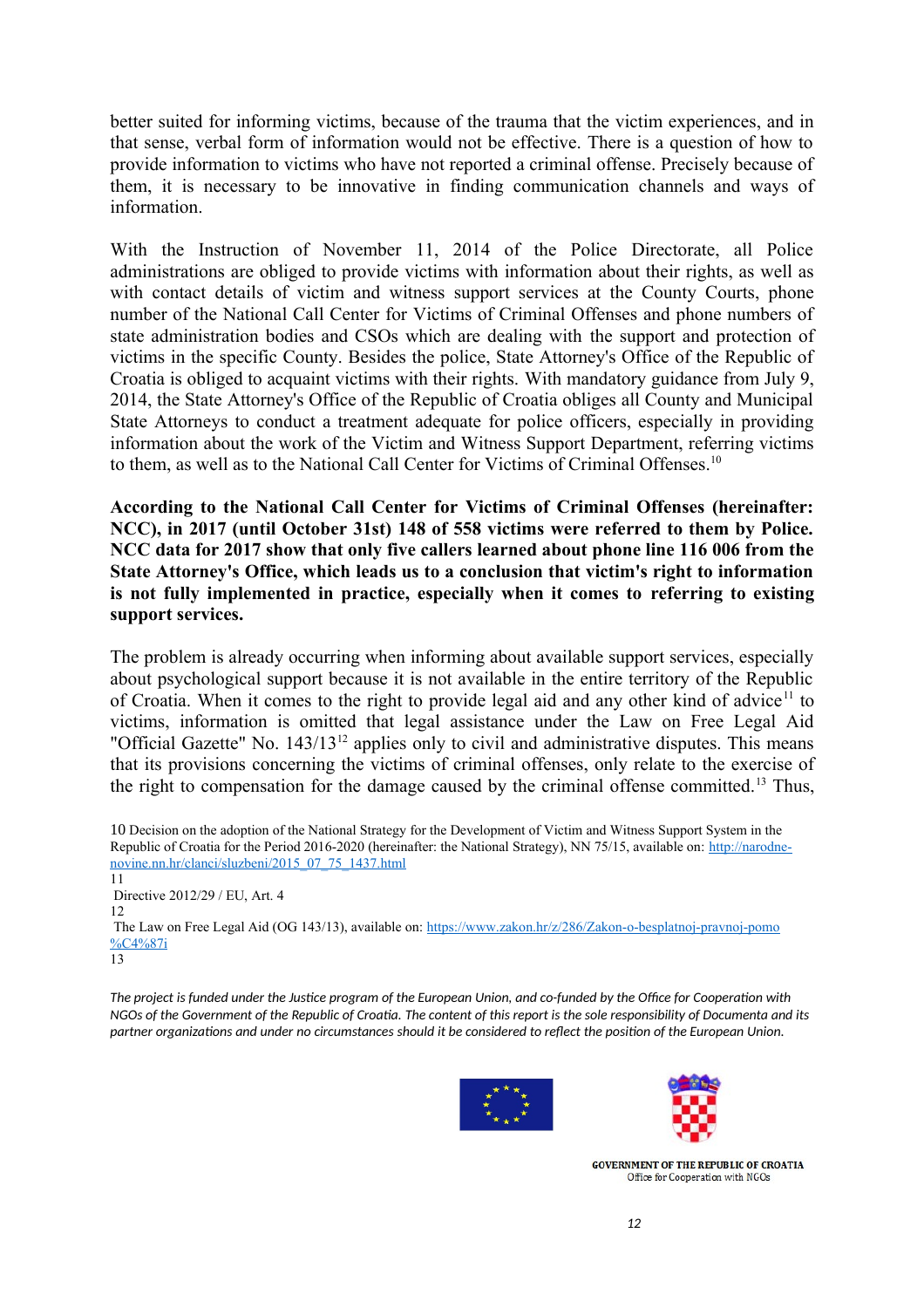for example, it does not apply to the right of a free assignee in criminal proceedings. The right to any other type of advice could be related to a victim's right to a counselor, which is not defined by law. The recommendations of the European Commission clearly state that "the right to advice" should be interpreted broader than usual because it does not apply only to legal advice, but it may also relate to financial advice and advice in the field of insurance. The counselor could be a professional which provides help (for example, a psychologist) if such advice is needed for the victim of a criminal offense. Directive 2012/29 / EU states that the victim should also be informed of the ways of obtaining compensation for damages, which the legal system of a particular Member State envisages. In the Republic of Croatia, this includes information on submitting property claim and information on the Law on financial compensation to crime victims.[14](#page-12-0) This Law entered into force with the accession of the Republic of Croatia to full membership of the European Union, and until 16 February 2017, 161 requests were submitted; 114 cases were solved, of which 2 requests were totally accepted, and 21 of them partially accepted.<sup>[15](#page-12-1)</sup> Although the Law on financial compensation to crime victims is rather restrictive and does not apply to all other criminal offenses, but only to criminal offenses of intentional violence (see Article 1 of the Law), the fact that only 161 requests were filed in four years of its existence, proves that victims are not informed of its existence. A large number of rejected claims confirm that even those who are familiar with the existence of the Act, are not sufficiently familiar with the requirements that must be achieved for the recognition of the right to the payment of financial compensation from the state budget.<sup>[16](#page-12-2)</sup>

From the example of the right to advice and legal aid, it can be concluded that there is a lack of clear formulations, which makes extremely important to linguistically adjust the brochures on the rights of victims to the average citizen, which most likely does not have the necessary legal knowledge in the area of criminal procedural law.

Better coordination between competent state bodies is needed to ensure standardization of information provided to victims and to link the victim's right to information, in accordance with Directive 2012/29 / EU, which stipulates the obligation of training of employees in the system of support for crime victims. Training is needed to educate officials of all competent bodies on sensitized access to victims of criminal offenses, that is, for a multidisciplinary

<span id="page-12-0"></span> The Law on Free Legal Aid (OG 143/13), Art. 15/1 al. b. 14

 In accordance with Directive 2012/29/EU of Council 2004/80 / EC of 29 April 2004, on compensation for victims of criminal offenses

<span id="page-12-1"></span>15

 Data of the Committee for financial compensation; Independent Victim and Witnesses Support Service; Ministry of Justice (data available on request). Paid: 197 765,56 HRK

<span id="page-12-2"></span>16 Concerning this: in the part of Law on financial compensation to crime victims: II CONDITIONS, Articles 5-9

*The project is funded under the Justice program of the European Union, and co-funded by the Office for Cooperation with NGOs of the Government of the Republic of Croatia. The content of this report is the sole responsibility of Documenta and its partner organizations and under no circumstances should it be considered to reflect the position of the European Union.*



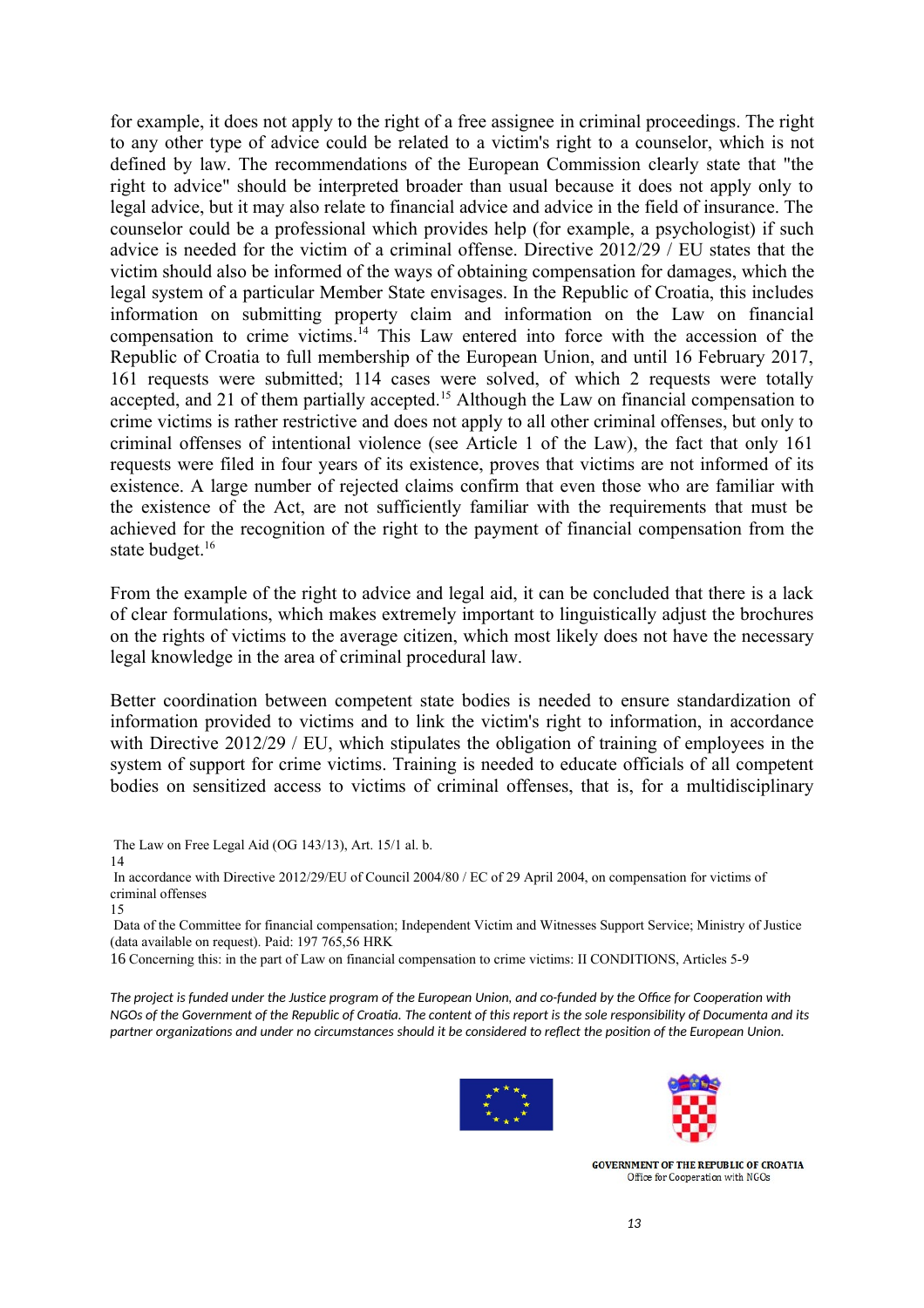approach in dealing with victims in order to fully and clearly inform the victim of their rights, while preventing secondary victimization and retraumatization.

The European victim support organization, VSE, in its Recommendations for the Implementation of Directive 2012/29/EU, states: "The Member State is responsible for providing full information or at least informing the victim of where the information is available and examining the victim's wishes for information; the victim has the right to receive information and not to be responsible for the technicalities related to the delivery of such information."

The problem with achieving the goals of the National Strategy for the Development of Victim and Witness Support Systems is the absence of the Commission for monitoring and improving victim and witness support systems. It was supposed to make a draft for an Action Plan with precisely defined individual measures, ways of realization, deadlines and financial resources needed for implementation.

For the Victims' Support Services, the biggest challenge is the instability in the financial support of the CSOs and insufficient cooperation between the CSOs and other competent institutions in providing support to victims of criminal offenses. The European Commission's recommendations include call to Member States to consider allocating financial resources on a regular basis to victim support services (unless they decide to be entirely independent). Such support can be ensured through formal and transparent contractual relations, depending on the quality and reliability of the CSOs which would be provided with financial support.

Additionally, the European Commission recommends the establishment of a National Fund for Crime Victims to fund CSOs. The funds would be collected through monetary sanctions imposed on the perpetrator of criminal offenses. The aforementioned could be realized in practice through the already existing provision of the CPA, which by Article 206.d. provides the option of "paying a certain amount in favor of a public institution for humanitarian or charitable purposes". $^{17}$  $^{17}$  $^{17}$ 

### **Co-operation between CSOs and institutions in providing support to victims of criminal offenses**

The challenge is also present in the realization of cooperation of CSOs with relevant state bodies and institutions in the system of support to victims of criminal offenses. Although Directive 2012/29 / EU and Law on amendments of Criminal Procedure Act /17 and the National Strategy for the Development of Victim and Witness Support System in the Republic

<span id="page-13-0"></span>17

Act on Amendments to the Criminal Procedure Act, "Official Gazette" 145/2013 Art. 206 d/1al.2

*The project is funded under the Justice program of the European Union, and co-funded by the Office for Cooperation with NGOs of the Government of the Republic of Croatia. The content of this report is the sole responsibility of Documenta and its partner organizations and under no circumstances should it be considered to reflect the position of the European Union.*



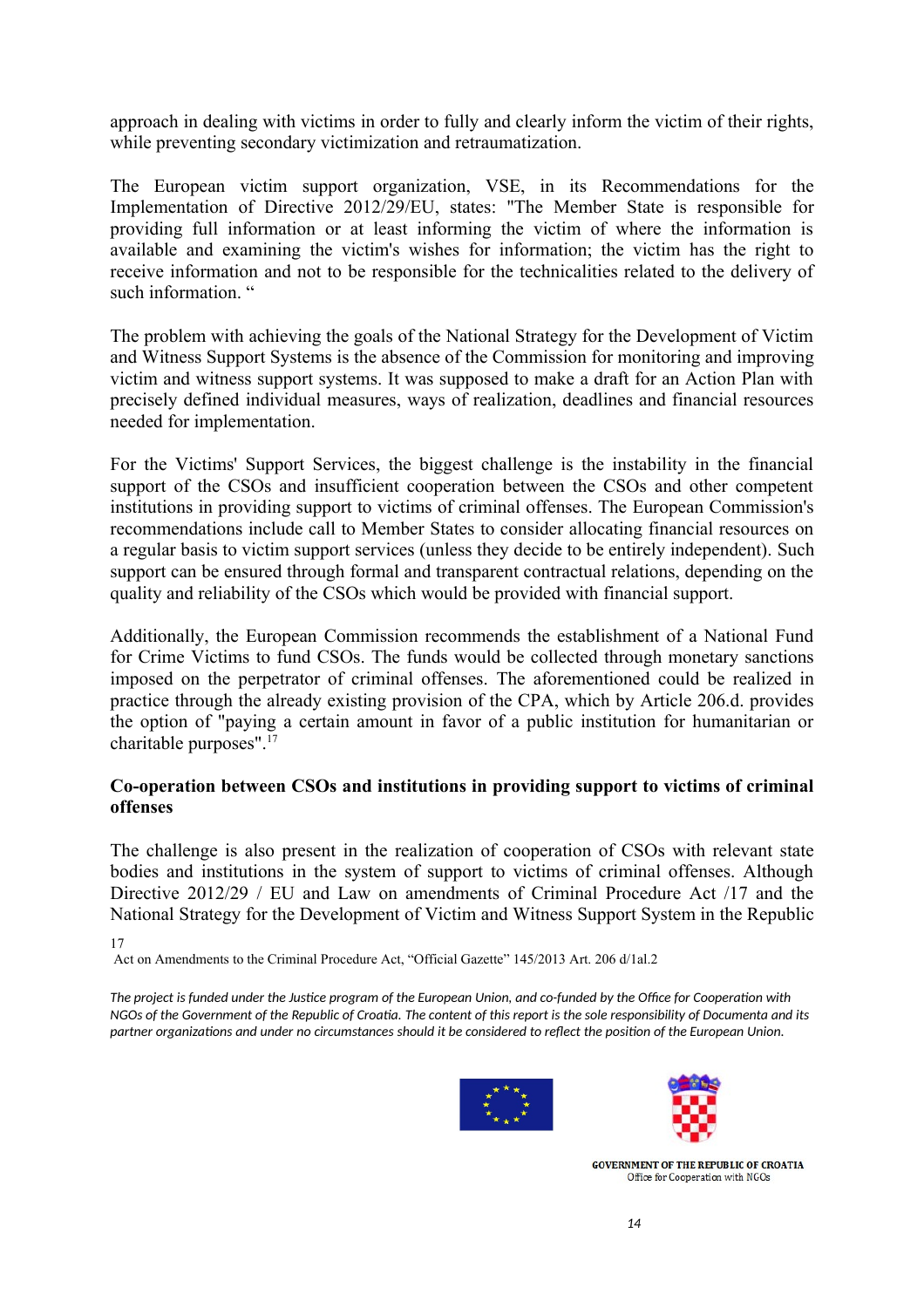of Croatia emphasize the obligation of co-operation between institutions and the civil sector, the practical application of this obligation still leaves room for progress. The question that arises regarding the individual assessment is the question of the availability of insight into the documentation of the individual assessment to the perpetrator and his attorney. It is important to protect the victim and his or her personal information, including those strictly relating to personal life, and required for the implementation of individual assessment. On the other hand, the respect of the rights of the defendant must not be disregarded, concerning the principle of contradiction and confrontational right.<sup>[18](#page-14-0)</sup> Therefore, an extremely important practical question arises: *In what form should the data obtained in the process of individual assessment of the victim be stored?*

It is questionable how much the authorities will respect the recommendations of Victims Support Services and what is the legal force of such recommendations. Informal co-operation between competent state bodies and support services could prove to be deficient, precisely because of the lack of co-operation modalities.

Experiences of the *Victim and Witness Support Service* in dealing with victims of criminal offenses point to problems highlighted by the people who addressed the NCC. Problems include violations of Directive 2012/29/EU, starting with not receiving the criminal and misdemeanor charges due to insufficient knowledge of gender-based violence and its forms (e.g. economic violence), disapproved examination via video link of victims of crimes against sexual freedom and trafficking, unsensitised conduct of police officers and representatives of the State Attorney's Office, lack of information on the existence of victims' rights and phone number 116 006, ban on the presence of a "person of trust" in certain actions within the criminal proceedings (e.g. during a court visit and examination) $19$ , disapproval of an assignee at the expense of the state budget for the victim who is a child.

Therefore, in the work of CSOs there is an advantage in the continuous effort to implement Directive 2012/29 / EU through professional training of employees, thus contributing to the establishment/strengthening of cooperation and coordination of services. Within their activities, numerous CSOs design and carry out education for individuals who are professionally dealing with victims of criminal offenses.<sup>[20](#page-14-2)</sup> Such education is an example of good practice as it provides networking, exchange of experience and knowledge, as well as by

<span id="page-14-0"></span>18

 IUS-INFO: "Contradiction, confrontation, and decision-making about evidence suggestions" , September 2014, available at: <http://www.iusinfo.hr/DailyContent/Topical.aspx?id=19420>

<span id="page-14-2"></span>Victim and Witness Support Service, Report to the Ombudsman for 2016, Zagreb, 2017.

20 For example: Women's Room - Center for Sexual Rights, Documenta – Center for dealing with the past, Victims and Witness Support Service, Zagreb Pride…

*The project is funded under the Justice program of the European Union, and co-funded by the Office for Cooperation with NGOs of the Government of the Republic of Croatia. The content of this report is the sole responsibility of Documenta and its partner organizations and under no circumstances should it be considered to reflect the position of the European Union.*





<span id="page-14-1"></span><sup>19</sup>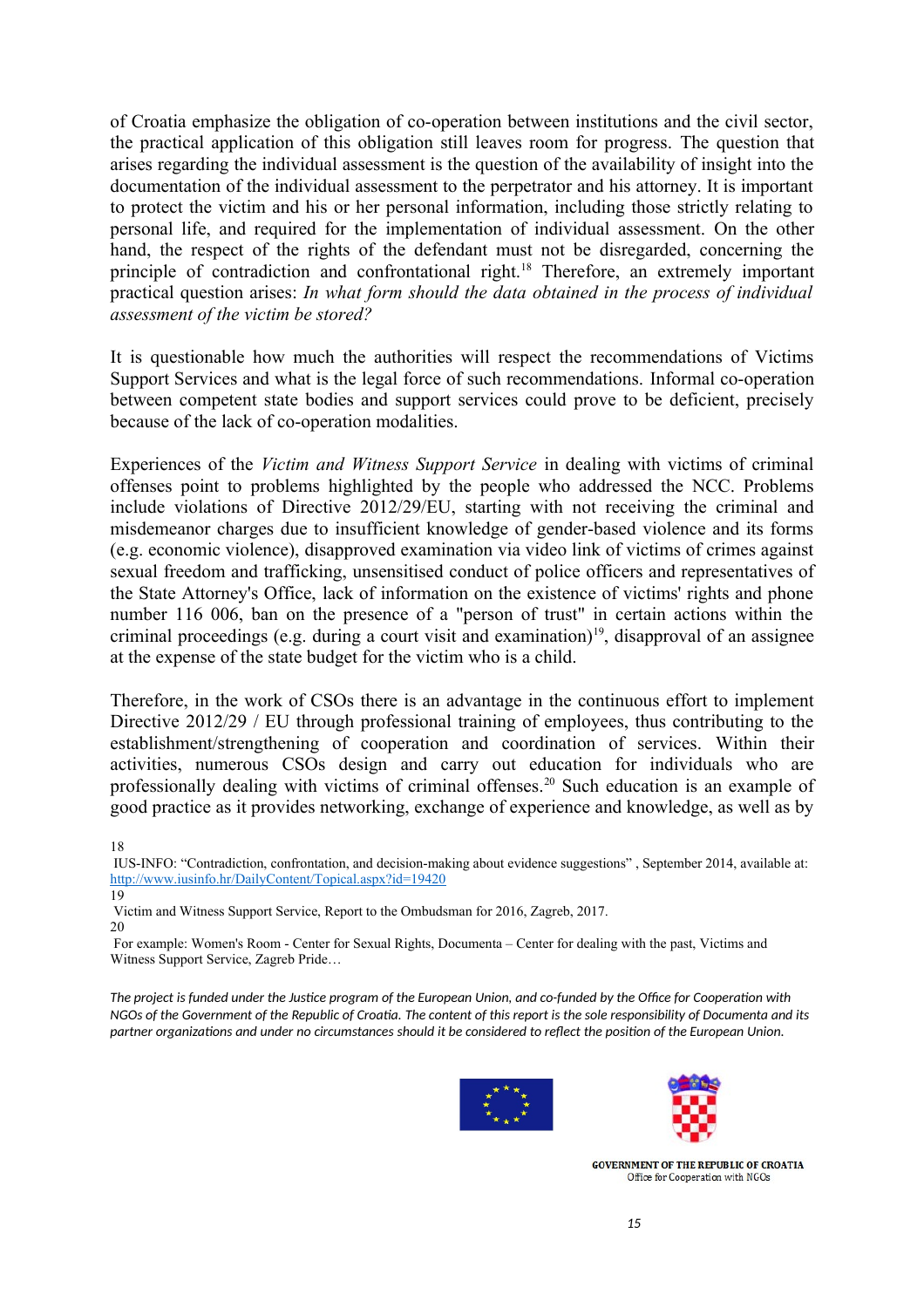laying the foundation for further joint work on improving the position of victims in criminal proceedings.

Directive 2012/29/EU is also an advocacy tool for Member States to recognize victim support services, mainly civil society organizations, as equal participants, which requires close cooperation with the competent state bodies; representatives of institutions. It can be concluded that through the provision of comprehensive institutional support and civil sector work, it is more likely that the Directive 2012/29 / EU will be implemented correctly and substantively. It is also important to work more closely on the coordination of the competent authorities and support services, given the fact that research shows there is no consistent practice of providing information on victim support services throughout the Republic of Croatia. **Recommendation for successful use of rights to access support services is the establishment of a high quality and effective referral system between the first contact points (usually the police) and the existing civil society organizations involved in dealing with victims.** Certainly, attention should be paid to protecting the victim's personal data and to ensure that a victim would not be forced to repeatedly express experienced traumas to a large number of different people, in front of various organizations.

## *5. Preliminary results of the research on the needs of victims of criminal/misdemeanor offenses*

By analyzing the questionnaires collected on the basis of the qualitative method, 50% of interviewees received instruction on the rights of victims, 25% of them understood the received instruction, while others received further clarifications from civil society organizations, the police and the state attorney's office. 34% of the interviewees received psychological support, but through the explanation of the answers it is understood that they also experience legal aid as a form of psychological support, which demonstrates a specific perception of aid in general; therefore, legal aid can be emotional or psychological, that is, it can be perceived like that, indicating the need for unification of services. None of the interviewees achieved the expert assistance of a counselor, nor attorneys at the expense of budget funds. Only two interviewees had the right to closed (in-camera) hearing and videolink testimony. These results are expected outcome, given that the majority of interviewees are in pre-trial phase of the criminal proceedings, immediately after the perpetration of the criminal offense, and that their interviewers were the first persons who provided them with detailed information on the rights that can be exercised, the process of obtaining these rights and the competent authorities.

*The project is funded under the Justice program of the European Union, and co-funded by the Office for Cooperation with NGOs of the Government of the Republic of Croatia. The content of this report is the sole responsibility of Documenta and its partner organizations and under no circumstances should it be considered to reflect the position of the European Union.*



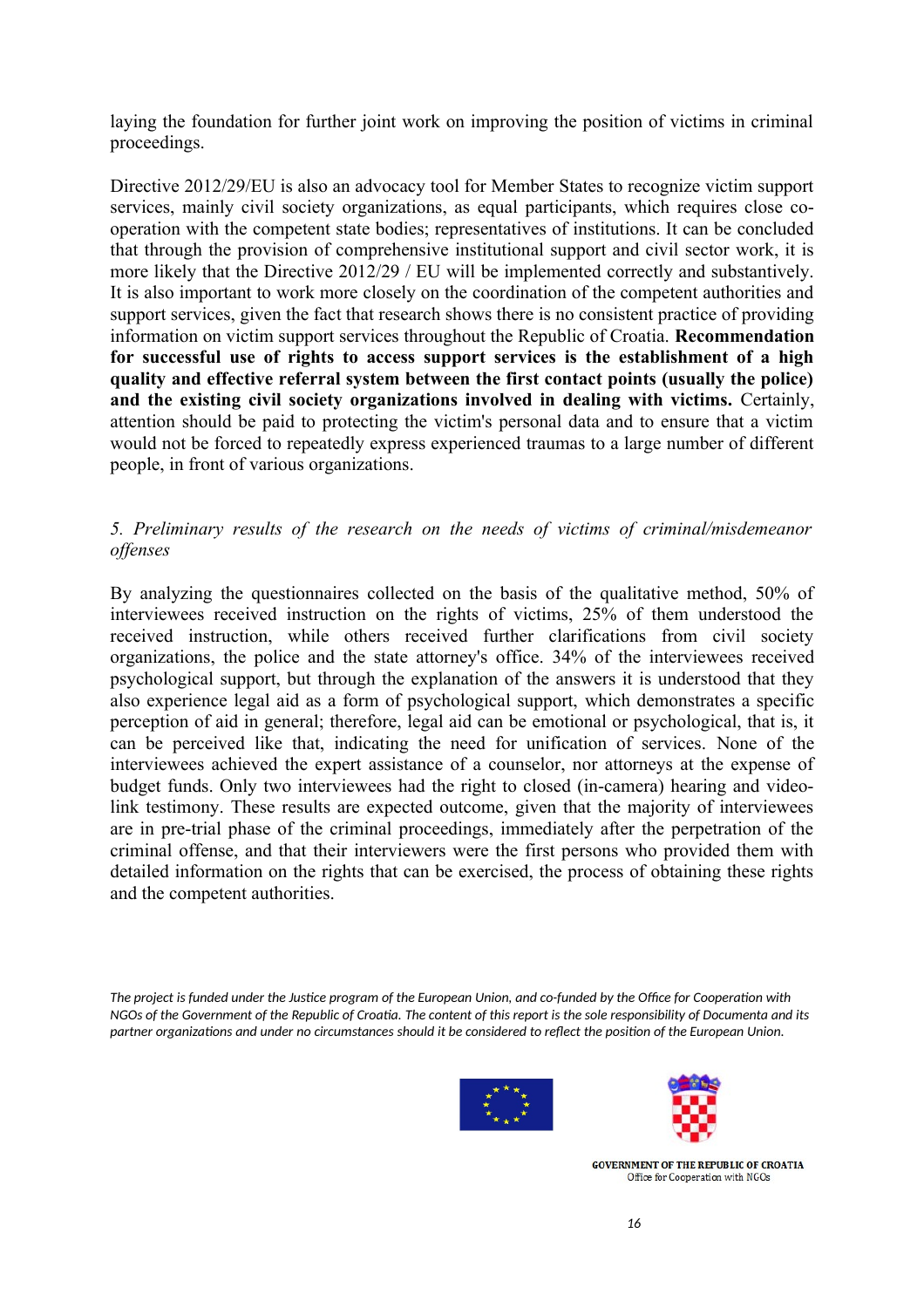

*Picture 1- The stage of criminal proceedings (N=52)*

During the interviews, some of the interviewees presented their experience and attitudes towards institutions which are conducting criminal proceedings; on the one hand, we have a very negative perception of the judiciary (the system is corrupt, it goes in favor of perpetrators…), on the other hand we see positive experiences (one interviewee has experienced a misdemeanor judges as a psychologists and a reasonable people that were able to understand who is the offender and who is the victim). When it comes to police procedures, there is a need for human treatment and education of the police, and the urgent establishment of a Department that will provide psychological and legal assistance, because without the legal assistance the victim is afraid to call the police, or is afraid that she/he would be considered as a defendant (the police is preventing the reporting of violence because the victim is turned into a second defendant).

To the question: "Which form of assistance and support would you like to achieve and from whom do you expect such form of aid?" interviewees emphasized that it is extremely important for them to get acquainted with the rights, as well as to receive assistance when filing a criminal offense at a police station, social assistance from the state, feedback on the course of the proceedings, a better witness protection mechanism (avoiding encounter with the defendant), advisory assistance and provided emotional support for the suffered fear,

*The project is funded under the Justice program of the European Union, and co-funded by the Office for Cooperation with NGOs of the Government of the Republic of Croatia. The content of this report is the sole responsibility of Documenta and its partner organizations and under no circumstances should it be considered to reflect the position of the European Union.*



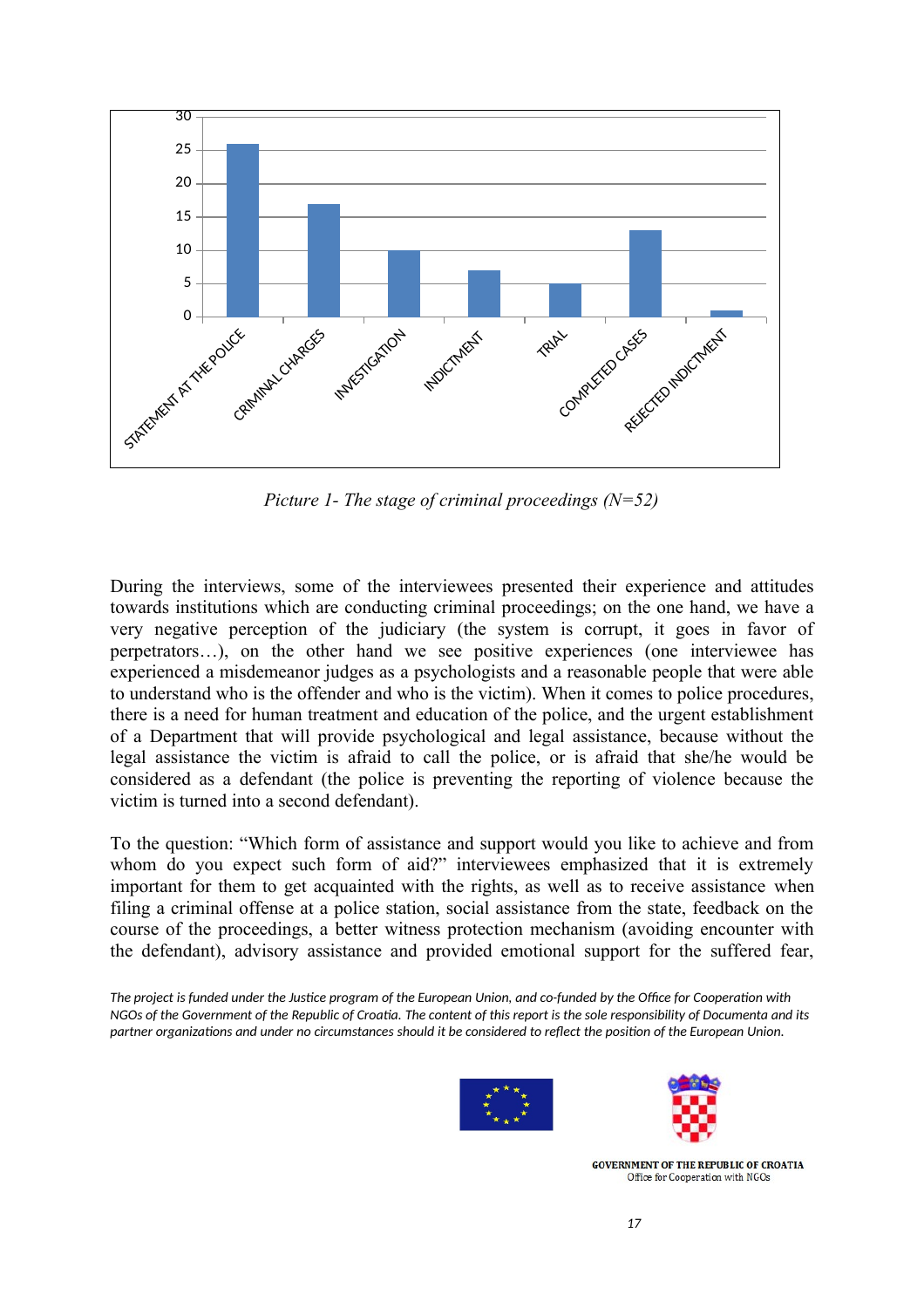emotional and psychological assistance when filing a criminal offense, more humanity from the police officers, information available on the Internet, more urgent actions of the institutions, achieving legal and psychological assistance when witness is presenting evidence to the police, free legal aid and advice, protection, delivery of the verdict, financial compensation from the state budget, advance payment for the costs of testimony, obtaining an assignee or a lawyer, more efficient work of the Centers for social welfare, instructions on all the rights and progress of the proceedings in one place.

### **Recommendations:**

- **1. To implement Directive 2012/29/EU into national legislation of the Republic of Croatia in full relevance and reach the rights of victims of criminal and misdemeanor offenses;**
- **2. To edit and adopt the Action Plan for the victims and witnesses support as a relevant development strategy paper of a National Strategy as soon as possible, clearly define the activities, deadlines, responsible authorities and stakeholders activities, funding and resources, and financial and capacitive sustainability;**
- **3. To promote and distribute the National Strategy to all stakeholders who are in contact with victims and witnesses and work on an analysis of the existing strategy so that it can be improved, aligned with international and national norms, good practice examples and European Court verdicts, as well as analyzes of CSOs;**
- **4. To continue development of support system, expanding horizontally to the state attorney, police and other offices and agencies that are dealing with witnesses and victims of crime;**
- **5. To empower civil society organizations to work with victims and witnesses, to cooperate and educate each other, as well as to educate officials and state bodies, while cooperating on the development of new projects;**
- **6. To strengthen the human and technological capacities of those who are daily in contact with victims of crime;**
- **7. To decentralize the support system to smaller entities and to provide cheap or free legal, informative and psychosocial support to citizens - victims and witnesses of criminal offenses from rural areas or regions that are not well connected with centers.**

*The project is funded under the Justice program of the European Union, and co-funded by the Office for Cooperation with NGOs of the Government of the Republic of Croatia. The content of this report is the sole responsibility of Documenta and its partner organizations and under no circumstances should it be considered to reflect the position of the European Union.*